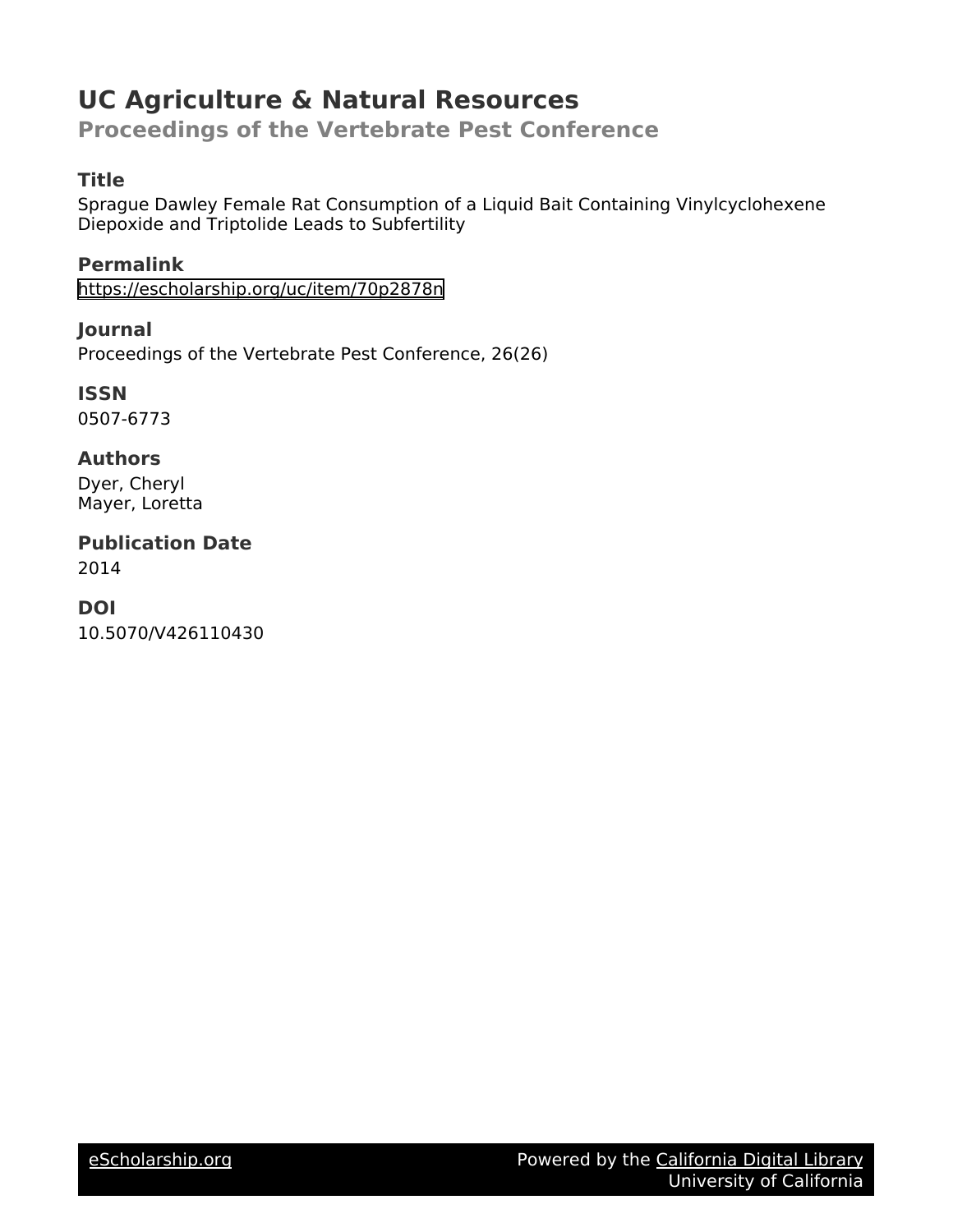# Sprague Dawley Female Rat Consumption of a Liquid Bait Containing Vinylcyclohexene Diepoxide and Triptolide Leads to Subfertility

### **Cheryl A. Dyer** and **Loretta P. Mayer**

SenesTech, Inc., Flagstaff, Arizona

ABSTRACT: Worldwide, Norway rats cause significant infrastructure damage, agricultural losses, and carry zoonotic diseases. Due to rat fecundity, killing them by mechanical and/or poison does not lead to sustainable management of their populations. Our biotechnology company, SenesTech, Inc, has developed an environmentally safe oral bait taken by rats, causing them to produce fewer rat pups and take longer to deliver, without any observable adverse effects. The fertility control bait is an emulsion and contains two chemicals that cause ovarian follicle elimination; vinylcyclohexene diepoxide (VCD) targets the finite pool of primordial/primary follicles, and triptolide (T) targets growing follicles. Female Sprague Dawley rats were 33 days old when provided bait with 0.1% VCD and increasing amounts of T with unlimited chow and water for 15 days ( $n = 8$  rats per group). The rats consumed >5% of their body weight of bait and thrived during their rapid growth phase. The day after the end of baiting, female rats were bred with untreated, proven male breeders for 21 days, then litter size and time to delivery was tracked over the next 25 days. The control group that consumed bait without active ingredients had an average litter size of 11.5 pups, treatment groups that consumed bait with T at 400, 800, or 1200 μg/kg body weight had average litter sizes respectively of 9.6, 8.3, and 3.6, and pup production per treatment group compared to control group was 83.5%, 72.2%, and 29.6% respectively with increasing T doses. Time to delivery increased significantly as T dose increased: control rats took 26.0 days versus 31.5, 38.9, and 38.2 days to delivery. We conclude our fertility control bait is a palatable liquid readily consumed by growing female rats that causes subfertility, with significantly fewer pups/litter taking 1.5 times longer to deliver. Fertility control bait effects on rat population dynamics are currently being tested in field locations.

KEYWORDS: fertility control, liquid bait, Norway rat, *Rattus norvegicus*, rodent control, Sprague-Dawley rats, triptolide, vinylcyclohexene diepoxide

### **INTRODUCTION**

Norway rats (*Rattus norvegicus*) are carriers of diseases, cause agricultural crop losses, and through burrowing and gnawing cause infrastructure damage. The primary means to control rat populations is the use of lethal methods, mostly poisons (Capizzi et al. 2014). However, due to their rapid breeding, methods for controlling rat populations through lethal methods are often ineffective in the long term. More importantly, some poisons are very potent and non-specific. They can kill non-target animals, pets, and wildlife, and some toxicants persist in the environment. Since 1993, as many as 15,000 children under age 6 have been exposed to rodenticides annually in the United States, and in recent We have demonstrated that these active ingredients, when years an average of 3,617 children were treated in health care facilities for such exposure, with an averages of 115 cases per year resulting in symptoms of rodenticide toxicity (USEPA 2013). Due to the numerous limitations in sustainably managing rat populations through lethal means, fertility control has been proposed as a means to manage rodent pest populations.

To cause infertility in a free living, wild Norway rat population the bait active ingredients must be orally active. In addition, the oral bait must be palatable and attractive to rats so they will choose to eat it in the presence of abundant familiar food sources. Rats that consume the fertility control bait cannot become sick as they will avoid more takes and their cohorts will learn from the sick rat to not consume the bait (Meehan 1984). The fertility control bait must rapidly reduce the rat's **Proc. 26th Vertebr. Pest Conf.** (R. M. Timm and J. M. O'Brien, Eds.) **Published at Univ. of Calif., Davis. 2014.** Pp. 386-390.

fertility. This is necessary because of the life cycle of the Norway rat: Female and male rats are sexually mature at 40-60 days and thereafter can produce litters of up to a dozen pups every 3 weeks until death, which is typically less than a year (Meehan 1984). Thus, for a fertility control bait to significantly impact a rat population, the onset of infertility must be rapid.

We have developed a proprietary fertility control bait that is an emulsion with two active ingredients. One is triptolide (T), a plant-derived herbal supplement used in traditional Chinese medicine for centuries (Graziose et al. 2010); the other is the industrial ovotoxic chemical 4 vinylcyclohexene diepoxide (VCD) (Hoyer et al. 2001). eaten in bait by Sprague Dawley female rats, lead to significantly reduced ovarian follicle counts (Dyer et al. 2013). Here, we describe the effect of our fertility control bait on female rat fertility.

### **METHODS AND MATERIALS Chemicals/Reagents**

The active ingredients are triptolide (CAS No. 38748-<br>32-2) that was >98% pure (Stanford Materials Corp. Irvine, CA), and VCD (CAS No. 106-87-6) that was<br>>98% pure (Sigma-Aldrich, St. Louis, MO). The  $>98\%$  pure (Sigma-Aldrich, St. Louis, MO). proprietary bait emulsion contained generally regarded as safe (GRAS) food-grade emulsifier, oil, sweetener, and laboratory-grade water, with increasing concentrations of T while the VCD concentration was held constant at 0.1%.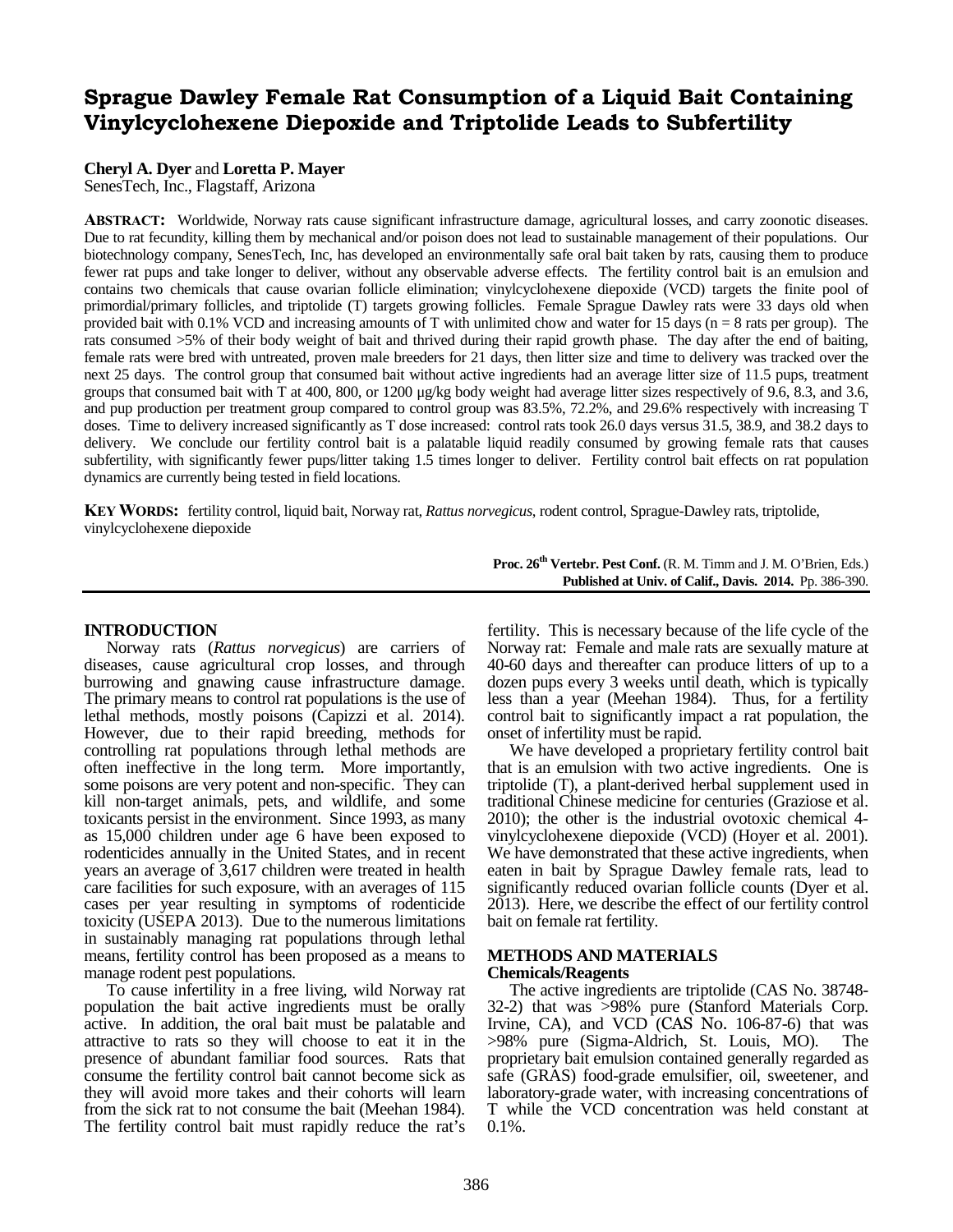### **Animals**

Female 22-day-old Sprague Dawley rats purchased from Charles River Laboratories (Chicago, IL) were housed individually in a room at  $22-23^{\circ}\text{C}$  and a 12-h light/12-h dark schedule. They were acclimated to the environment for 6 days, and the study was begun when they were 28 days old. Proven breeder male Sprague Dawley rats were purchased from Harlan (Houston, TX) and housed in individual cages until the start of breeding. Laboratory rodent chow (Purina LabDiet Laboratory Rodent Diet #5001, Purina, St. Louis, MO) and water were provided *ad libitum*.

### **Experimental Design**

Twenty-eight day-old female rats were randomly grouped into one of 4 groups referred to as Control, Low, Medium, and High, with 8 rats per group. Individually housed rats in each group were pre-baited with 25 ml of control emulsion (no active ingredients), provided in glass feeding tubes present in their cages from 4 PM to 9 AM. After 5 days, the control bait was switched to bait with active ingredients for 15 days. The baits with active ingredients had calculated T dose of Low (400 µg/kg body weight), Medium (800 µg/kg body weight), or High (1200 µg/kg body weight) and all had a constant concentration of 0.1% VCD. On Treatment Day 6, emul- sion volume was raised to 35 ml/day to compensate for increases in body weight and consumption among all groups. Unlimited rat chow and water were provided through the entire baiting period. Emulsion consumption, body weights, and rat condition were recorded in the morning when feeding tubes were removed from the cages and refilled for the next night of baiting.

On the first day after the last dosing, two females were housed with an untreated, proven male breeder for 21 days, after which females were housed separately for 25 33% difference in total weight gain among all groups. days, followed by a repeat of the next breeding round. Litter sizes and days to parturition, from Day 0 of breeding, when female and male rats were co housed, were recorded. Rats in the Low and Medium groups were euthanized after the second breeding round, while rats in the Control and High groups were bred a third time with 1:1 pairing with an untreated, proven male breeder.

### **Statistical Analysis**

Data are represented as the mean ±SEM. Significance of difference was evaluated using linear regression, one- way ANOVA, and student's t-test. Statistical differences were considered significant at  $P < 0.05$ .

### **RESULTS**

### **Bait Consumption**

During the baiting period, emulsion consumption was recorded daily and normalized to body weight (Figure 1); results from a rat from the Medium dose group along with a rat from the High dose group were removed from the data sets, as they failed to consume at least 5% of their body weight on average. Over the 20-day feeding period, 5 days of pre-baiting plus 15 days of treatment baiting, neither the Control nor the Low group showed significant changes in consumption, while the Medium and High groups' consumption was significantly decreased. The Medium group consistently ate more than both the High and Low groups until Treatment Day 9, when consumption dropped from approximately 16% body weight to 11% body weight for the rest of the treatment period. After the introduction of the High bait, that group's overall consumption decreased but did not fall below 6% body weight.

### **Active Ingredient Dosing**

Due to the differences in consumption between the Medium and High groups, both received equal amounts of T but different amounts of VCD in cumulative dosing (Figure 2). The Low group consumed  $0.41 \pm 0.01$ mg/kg/day T, compared to  $1.07 \pm 0.03$  mg/kg/day T in the Medium group, or  $1.11 \pm 0.05$  mg/kg/day T consumed by rats in the High group. By the end of the treatment period, the Low group consumed a total of  $6.22 \pm 0.27$ mg/kg T, significantly less than the  $16.06 \pm 1.26$  or  $16.62$  $\pm 1.19$  mg/kg T that the Medium and High groups consumed, respectively. As for VCD, both the High and Low groups consumed significantly less than the Medium group. The Medium group consumed a total of 2,172.44  $\pm 170.86$  mg/kg body weight VCD, while the Low group consumed 1,681.59  $\pm$ 74.04 mg/kg body weight, and the High group consumed  $1,498.56 \pm 107.13$  mg/kg body weight.

### **All Rats Gained Weight**

thus in a rapid growth phase. There were no signs of systemic toxicity or behavioral changes in rats as they were well-groomed, inquisitive, and active. All rats consistently gained weight (Figure 3). However, the Medium and High groups gained weight at a significantly slower rate than did the Control and Low groups, resulting in 16-

### **Effect on Litter Sizes and Days to Parturition**

All pups survived to post-natal Day 4 and were healthy without apparent defects. In the first breeding round, there was an inverse dose-response relationship; as T dose increased, there were fewer pups per litter (Figure 4a), but only in the High group were there significantly fewer pups/litter. The High group exhibited the most profound effects on litter size, with 2 treated females not giving birth, 2 treated females giving birth to one pup each, and the rest of the females having significantly smaller litters than all other groups. The Control group had an average litter size of 11.5  $\pm$ 1.4, while the High group had an average litter size of  $3.6 \pm 1.5$  pups. As for the Medium and Low groups, the first breeding round showed no significant decrease in litter sizes, as these groups had  $8.3 \pm 1.3$  and  $9.6 \pm 1.4$  pups, respectively.

There was a direct T dose-response relationship effect on days to parturition (Figure 4b). All treatment groups showed a significant increase in the days to parturition, with the Low group taking  $31.5 \pm 2.3$  days, the Medium group taking  $38.9 \pm 0.7$  days, and the High group taking  $38.2 \pm 0.7$  days to give birth. The Control group averaged giving birth at  $26.0 \pm 1.6$  days. There were no significant differences in days to parturition among the groups in the second and third breeding rounds.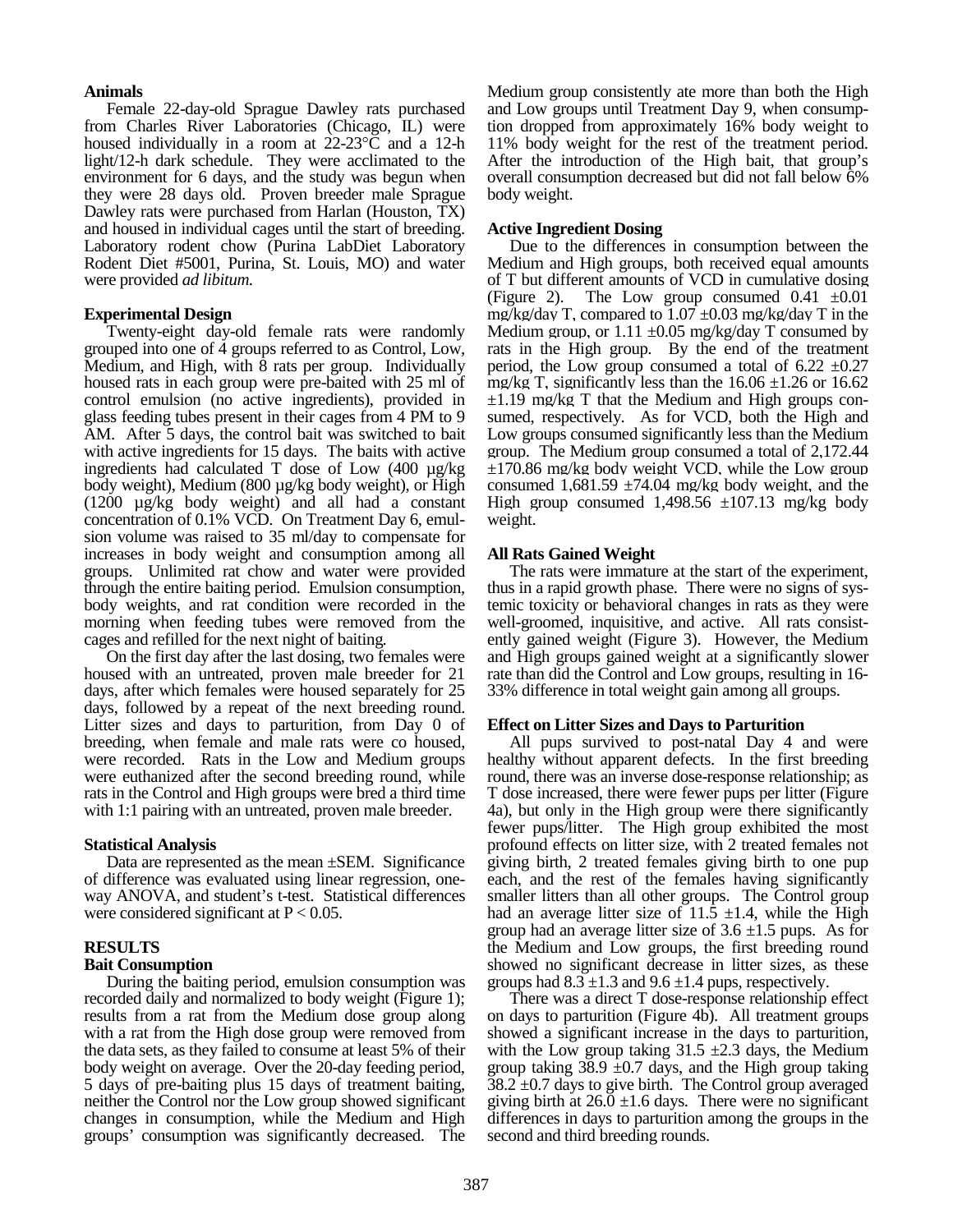

**Figure 1. The amount of emulsion consumed by each group as percent body weight. Each group was pre baited with control emulsion for 5 days, followed by the introduction of emulsion containing 0.109 % VCD and either T at 400, 800, or 1,200 ug/kg body weight (Low, Medium, and High groups, respectively). The Control group was provided bait without** active ingredients. Values are mean  $\pm$  SEM. Control and Low  $n = 8$ , Medium and High  $n = 7$ .



**Figure 2. Cumulative T (mg/kg) and VCD (mg/kg) consumed by rats provided emulsion for 15 days containing 400 μg/kg, 800 μg/kg, or 1,200 μg/kg T and 0.109 % of VCD. Values represent mean ± SEM. Control and Low n = 8, Medium and High n = 7. Unpaired letters show significant differences.**



**Figure 3. Females were weighed daily throughout the feeding period. The graph represents the cumulative percent weight change calculated from Day 0 of pre baiting. Values are the mean ± SEM. Control and Low n = 8, Medium and High n = 7.**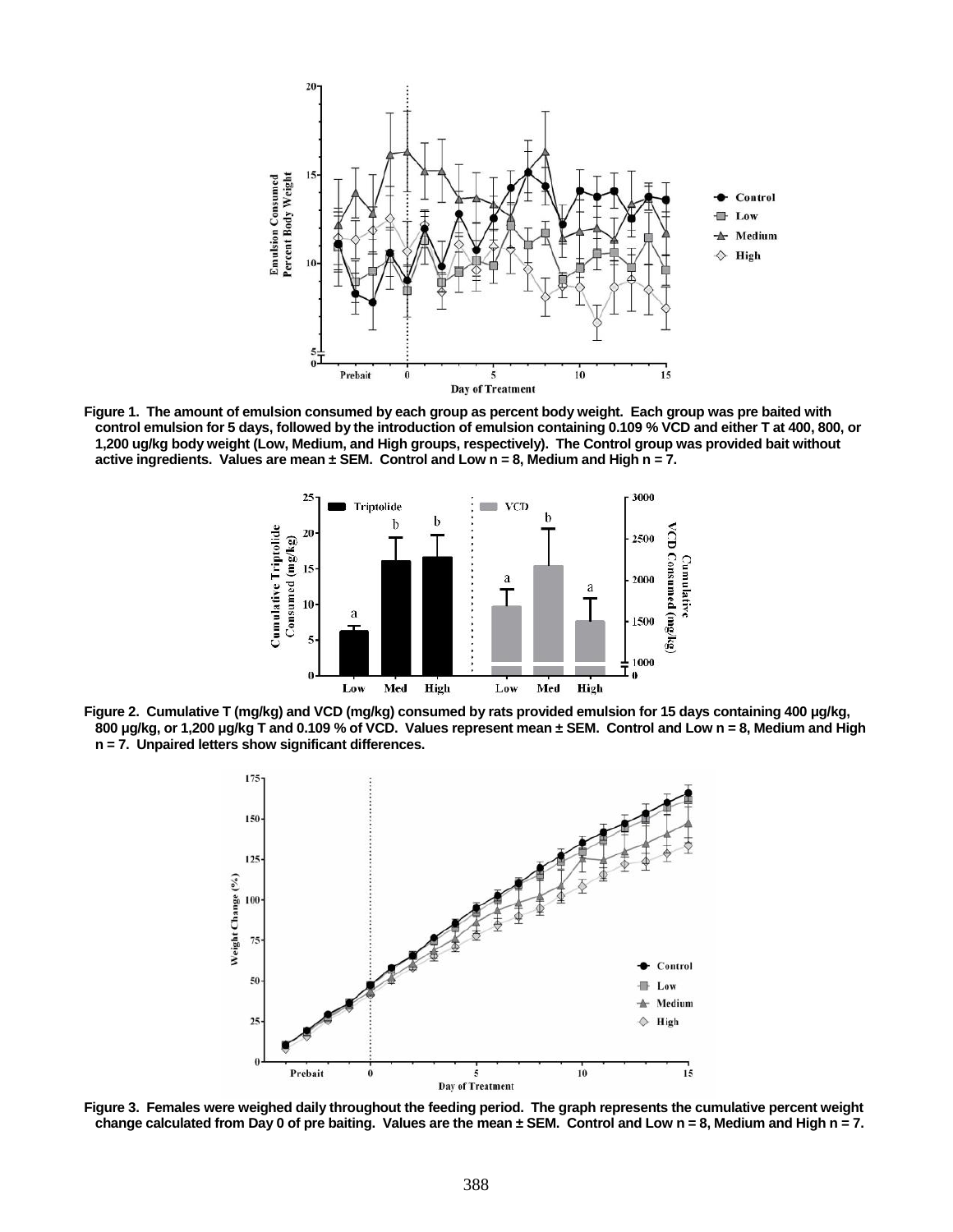

**Figure 4. To assess fertility, two females were housed with one proven male breeder for 21 days, then housed individually for a 25-day observation period. Litter size (4a) and days to parturition (4b) from Day 0 of breeding were recorded for each round. Values are represented as mean ± SEM. Breeding rounds 1, 2 Control and Low n = 8, Medium and High n = 7; breeding round 3 Control n = 8, High n = 7. Unpaired letters show significant difference.**

### **DISCUSSION**

The essential requirement of fertility control bait is that rats eat enough to be exposed to concentrations of active ingredients that cause subfertility. Of the 24 rats divided among the Low, Medium, and High groups, 22 of 24 (87.5%) ate more than 5% of their body weight over the 15 days of dosing. The rats in the High group had significantly reduced litter sizes and significantly chemi increased days to parturition; whereas the rats in the Low, Medium, and High groups all took significantly longer to give birth, suggesting that frequency of ovulations in these animals was less. But all rats that demonstrated either significantly reduced liter size or significantly longer time to parturition recovered their fertility by the second breeding round. The effect of active ingredients was reversible, as there was full recovery of fertility 86

days after the start of dosing.<br>The combination of VCD and T significantly reduces the number of all stage ovarian follicles, and most im portantly, there are no corpora lutea, indicating an absence of ovulation (Dyer et al. 2013). The two active ingredients accelerate apoptotic-mediated elimination of all stages of ovarian follicles. VCD causes primordial/ primary follicle depletion, ultimately leading to premature ovarian failure (Hoyer et al. 2001). However, since subfertility was reversed, it appears that primordial folli- cles were not depleted in the 15 days of VCD exposure, since premature ovarian failure did not occur (Mayer et al. 2002). T causes growing follicle depletion, leading to reduced or no ovulations (Xu and Zhao 2010, Liu et al. sume more T per lick than either Medium or Low baits: 2011). T targets granulosa cells of growing follicles causing reduced production of progesterone and estradiol, leading to increases in plasma LH and FSH and disrupting hormonal regulation of ovulation (Zhang et al. 2012a). But our results show that their impact on follicle growth and maturation is reversible, because treated female rats that were subfertile in the first breeding round, recovered full fertility within 3 months. These results indicate that to sustain subfertility, female rats have to be re-baited with the active ingredients.

The active ingredients are formulated into an emulsion that is highly palatable since the rats ate  $>5\%$  of their body weight with unlimited chow and water available for 15 days. The most effective T dose was 1,200 µg/kg body weight and 0.1% VCD. Although the rats in the High group ate significantly less bait with active ingredi ents, suggesting they could sense the presence of these chemicals, nonetheless they continued to eat the bait and there was no indication of toxicity or abnormal behavior. Another sign the rats were healthy was that they all consistently gained weight throughout dosing.

Bolus gavage of female rats with 400 µg/kg body weight T causes acute toxicity leading to anorexia or death (Liu et al. 2010, Liu et al. 2011). But there were no signs of toxicity from any amount of T consumed by the rats in this study. For the High group, the amount of T consumed averaged 1.11 mg/kg/day, or more than twice the concentration of a bolus dose reported to cause acute toxicity and possibly death. Chemicals administered by gavage rapidly reach a high concentration in the blood stream, unlike the slow absorption seen in rats eating the same chemicals in bait overnight in their cages (Nebendahl 2000). Due to the slow absorption, the rats were able to consume significantly higher concentrations of T without experiencing the toxicity reported in other studies. While the daily doses and cumulative dose of T were similar for the Medium and High groups, only consumption of the High dose caused reduced litter size. Perhaps the High bait was more effective, as rats conthus, more T was introduced with each lick and this

amount was able to reach an effective dose in the ovary. For our fertility control bait to be safer than rat poison, it must not pose a high risk for human exposure, not accumulate in rat tissues, and not be excreted in active form or persist in the environment. Our fertility control bait is 99.8% inert ingredients with less than 0.2% active ingredients. The low concentrations of active ingredients reduce risk that could occur with human exposure. Another reason our fertility control bait has low risk is